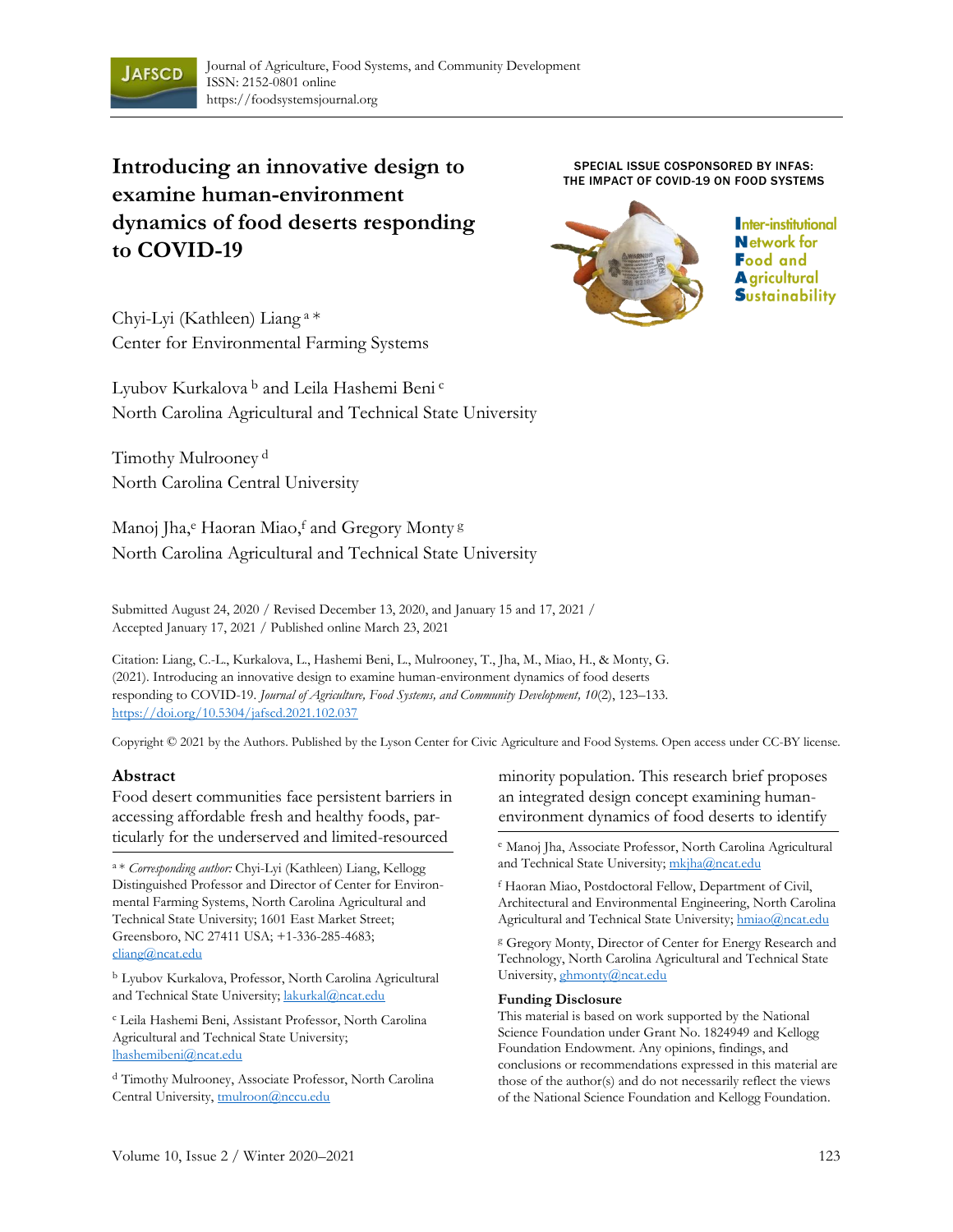strategies that would provide effective planning to prevent, prepare for, or respond to disruptive events such as natural disasters or pandemics in the future. The North Carolina example we describe identifies the potential overlapping areas between food deserts and number of COVID-19 cases to demonstrate how an unpredictable event could exacerbate public health in food desert communities to a greater extent than in communities with better food access, availability, and accessibility. The improved understanding of food systems could help in addressing unprecedented challenges such as those due to the COVID-19 crisis.

# **Keywords**

Food Insecurity, Food Desert, COVID-19, Pandemic, Food Systems, Integrated Design

**A Brief Overview of Food Issues in the U.S.**

Unpredictable events such as the COVID-19 pandemic and market volatility have paralyzed many food supply chains, which also widen the gaps of food insecurity across socio-economic and geographical characteristics (Thilmany, Canales, Low, & Boys, 2020; Ziliak, 2020). There is an urgent need to seek innovative strategies and approaches that will improve well-being and health for individuals, families, communities, and the environment by alleviating gaps corresponding to food access, availability, and affordability.

One of the commonly used community-level measures of food access is the concept of the food desert. According to the U.S. Department of Agriculture (USDA), a food desert is a geographic area characterized by both low income and poor access to healthy food (USDA, 2020). The online Food Access Research Atlas, developed by the USDA, Economic Research Service (USDA ERS), is a tool to map food deserts at the census tract resolution for several alternative measures of low income and low access (USDA ERS, 2020).

In this research brief, we propose a coupled human and natural systems (CHANS) integrated design (Liu et al., 2007) to examine humanenvironment dynamics of food deserts to identify strategies that would provide effective planning to prevent, prepare for, or respond to disruptive events such as natural disasters or pandemics in the future. The CHANS approach has been identified

as a potent framework to address the design for sustainability of regional planning, agriculture, and soil and water resource management (Kline et al., 2017; Lu et al., 2019) In this paper, we utilize data from North Carolina as an example that highlights how an unpredictable event could exacerbate public health in food desert communities. We then explain how the model focused on food deserts could be developed using a CHANS framework and the types of data that the model could use. The initial concept presented here, if fully developed and implemented, could help to mitigate the challenges of food deserts. What is needed is an integrated system design to provide a platform for communities to do the following four activities:

- 1. Understand the factors influencing the interactions between human decisions in food production and consumption.
- 2. Evaluate how our choices in agricultural operations and food consumption relate to changes in environmental quality.
- 3. Gather and maintain concise and consistent longitudinal data to identify existing practices and policies that support or hinder alleviating food insecurity.
- 4. Reinvigorate new policies and community practices to assist people and organizations in planning and preparing to avoid and reduce the disparity of well-being and health due to food insecurity.

# **Summarized Literature Review for Food Deserts**

Food access is a critical component in community planning, and the issues are significantly different in rural and urban areas (Pothukuchi, 2009). Mergers and acquisitions in the food retail industry have climbed since the late 1990s, resulting in a higher concentration of sales among fewer chain stores (DePillis, 2013; Harris, Kaufman, Martinez, & Price, 2002; USDA, 2017). Most large chain stores such as supercenters and supermarkets are in areas of high population density, while independent and small-scale neighborhood grocery stores are more likely established in low-income neighborhoods and rural regions (Block & Kouba, 2006; Chung & Myers, 1999; Powell, Auld, Chaloupka, O'Malley, & Johnston, 2007). The shifting concen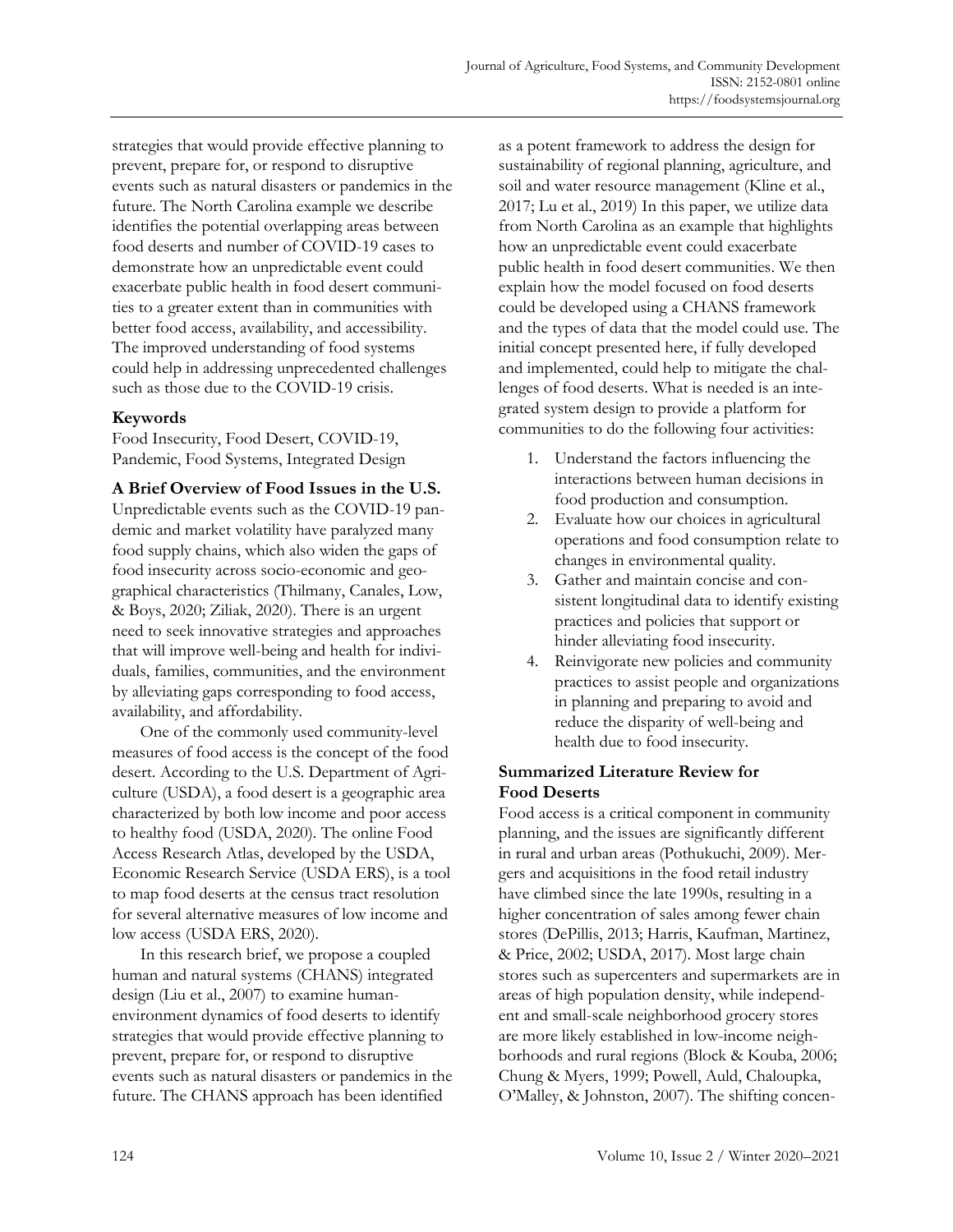tration of large-format chain stores has created increasing challenges to other types of food stores, which links to problematic food access in over half of U.S. counties (USDA, 2017, 2020). Scholars have pointed out the urgency to conduct more studies examining the potential impacts of the food retail industry on food access, particularly in remote rural areas and low-income neighborhoods (Dunn, Dean, Johnson, Leidner, & Sharkey, 2012; Larson, Story, & Nelson, 2009), and on consumers' decisions in purchasing healthy foods.

The COVID-19 crisis has revealed long-standing food insecurity issues, resulting in immediate change in both the food supply chain and food consumption. The production of fruits and vegetables, one of the most labor-intensive sectors of agriculture, has been adversely affected by the pandemic-induced disruptions in the farm labor supply (Ridley & Devadoss, 2020). News reports and videos have revealed commercial farms dumping excess milk or fresh produce, while grocery stores are left with empty shelves and people waiting in long lines to acquire food assistance (McKay, 2020; Yaffe-Bellany & Corkery, 2020). In response, consumers appear to place less importance on nutritional value, instead purchasing more convenient, comforting food such as pizza and ice cream (Ellison, McFadden, Rickard, & Wilson, 2020). The desperation of seeking food assistance seems to be worse in socially disadvantaged, limited-resourced, and underrepresented communities (Gundersen, Hake, Dewey, & Engelhard, 2020; Jablonski et al., 2020; Ziliak, 2020).

## **Understanding Issues about Food Deserts**

The literature on food deserts keeps expanding (Freedman et al., 2016; Hsiao, Sibeko, & Troy, 2019; Walker, Keane, & Burke, 2010). One of the earlier systematic reviews of food desert research, by Beaulac, Kristiansson, and Cummins (2009), synthesized the findings of studies that used geographic or market-basket approaches published between 1966 and 2007. The review discussed the characteristics of food deserts with a focus on the links to social and economic factors, and pointed out that categories and scenarios of food deserts varied significantly across countries. This early review also revealed that low-income, minority, and rural populations seemed to face more challenges in accessing affordable foods in the U.S.

Topics of more recent food desert studies range from geographical distribution to socioeconomic profiles to human behaviors to health implications, which we will now discuss. These studies have evaluated how food desert incidence is related to the geographic distribution of alternative food retailers (Colón-Ramos et al., 2018; Coughenour, Bungum, & Regalado, 2018; McDermot, Igoe, & Stahre, 2017; Vaughan, Cohen, Ghosh-Dastidar, Hunter, & Dubowitz, 2017), and have documented the shopping behavior of food desert residents with barriers in accessing transportation and varieties of grocery stores (Gray et al., 2018; Hardin-Fanning & Gokun, 2014; Ma et al., 2018; Zachary, Palmer, Beckham, & Surkan 2013). The geographic information system (GIS) is one of the most adopted techniques to measure households' spatial accessibility to food retail stores (e.g., Giang, Karpyn, Laurison, Hillier, & Perry, 2008; Michimi & Wimberly, 2010; Mulrooney, Beratan, McGinn, & Branch, 2017; Xu, 2014; Zenk, Schulz, Israel, James, Bao, & Wilson, 2005).

The disparities in diet and diet-related health outcomes between food desert and non–food desert communities (including the disparities in prevalence of chronic diseases) have been a subject of significant research (Abeykoon, Engler-Stringer, & Muhajarine, 2017; Hanson et al., 2018; Liese et al., 2018; Morris et al., 2019; Testa, 2019). Multiple studies ask questions about the effectiveness of the policy interventions aiming to improve the access to healthy, affordable food for the people living in and around food desert areas (Freedman et al., 2016; Hsiao et al., 2019; Smith, Miles-Richardson, Dill, & Archie-Booker, 2013). Despite the significant academic and practitioner interest, effective approaches to the alleviation of the food insecurity problem are still a puzzle.

We propose a novel approach to examine community food systems that explores the potential to promote and support local farmers so that they increase the supply and variety of fresh produce to community-based food stores. It has been challenging to identify empirical studies that attempted to simulate the potential of shifting existing food production at the local level to accommo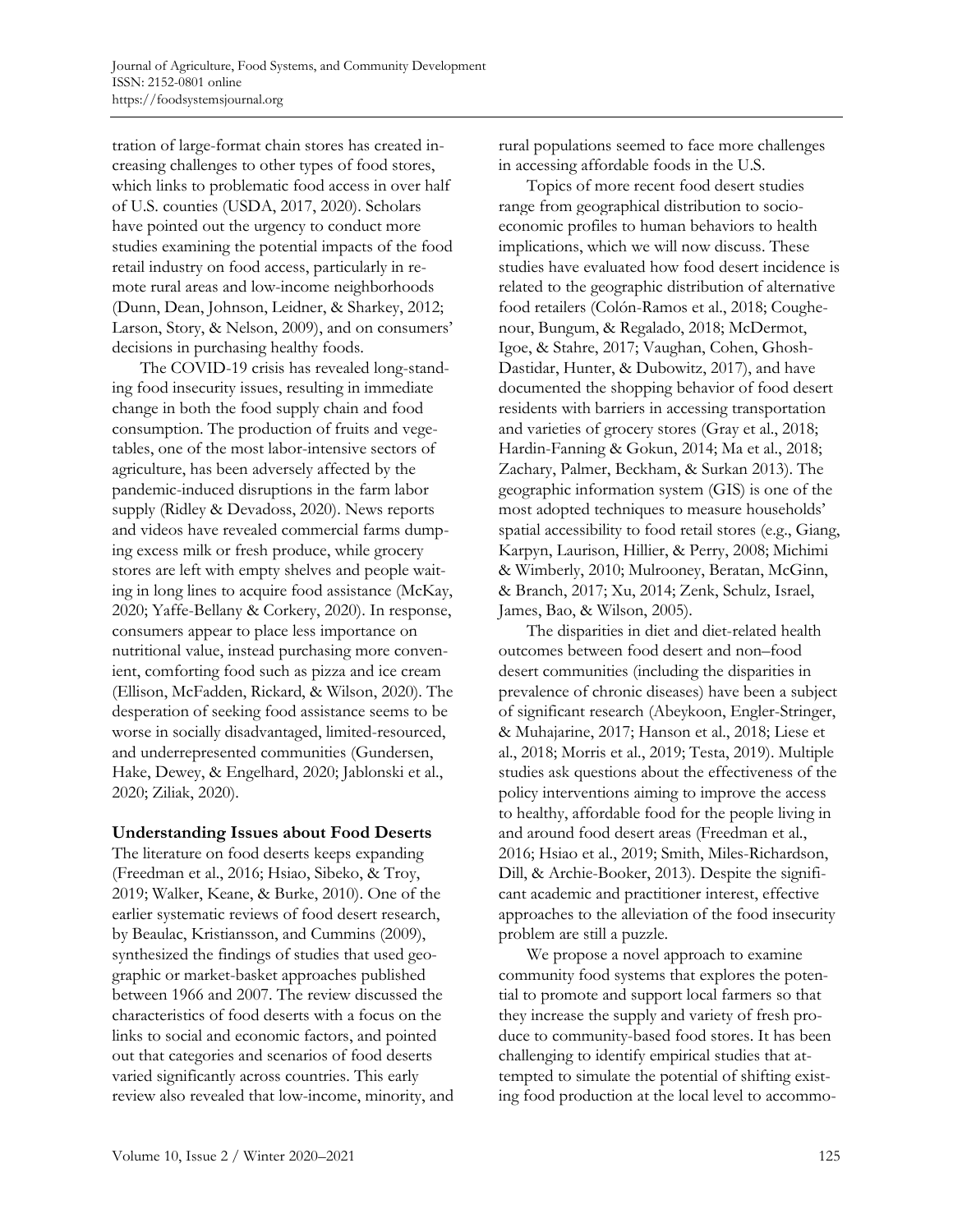date small-scale food retail stores in rural or urban areas. A complementary research question arises about the environmental impacts, such as changes in soil and water quality, of re-purposing existing farmland or vacant sites to diversify local food supplies. Answering these questions requires a new approach, one that encompasses the human-environmental relationship of food deserts.

## **The Relationship between COVID-19 and Food Deserts Using North Carolina as an Example**

The COVID-19 pandemic highlighted the vulnerability of food desert communities, and we are proposing a new approach to look at the issue. This research brief reports some baseline information in North Carolina as an example. The state is chosen for its data availability. While food desert maps are available nationally at the census tract level, only some states, including North Carolina, report COVID-19 data at a relatively fine spatial scale, making a spatially explicit, GIS analysis possible.

The following data have been used for creating the example:

- Data for COVID-19, as of July 7, 2020, at the ZIP code level (the finest scale currently available) from the COVID-19 North Carolina Dashboard<sup>1</sup> and linked to polygon zip codes stored in a GIS.
- The food desert/non–food desert designation at a more granular, census tract scale, from the USDA Food Access Research Atlas (USDA ERS, 2020). Low-access regions are distinguished between urban regions (>1 mile or 1.6 km) and rural (>10 miles or 16 km) and agglomerated into a single database representing food deserts.
- These COVID-19 rates and food deserts are highlighted in the map (Figure 1). Because the scales at which data for food

deserts (census tract) and COVID-19 rates (zip code) are collected do not match, GIS methods

#### Table 1. Comparison of COVID-19 Effects on Food Deserts versus Non–Food Deserts

|                                    | <b>Food Desert</b> | <b>Non-Food Desert</b> |
|------------------------------------|--------------------|------------------------|
| Number of Zip Codes                | 114                | 649                    |
| COVID Rate (per 10,000)            | $70.85***$         | $55.71***$             |
| COVID Rate (with outliers removed) | $59.69*$           | $52.70*$               |

Statistically different at the following significance levels: \**p*<.1; \*\**p*<.05; \*\*\**p*<.01. *Extreme outliers probably indicating isolated outbreaks (>300 incidences per 10,000) have been removed.* The test results are statistically significantly different between food deserts and non–food deserts even after removing the outliers. This implies that North Carolina food desert communities have higher number of COVID-19 cases (as of July 2020).

> were used to overlay two data on top of each other and to find zip codes that were related to each USDA food desert census tract, highlighting food deserts in this study at the zip code scale. We found that 16.9% of food desert census tracts (367 out of 2,174) were classified as food deserts, while 14.9% of zip codes (114 out of 763) were classified as food deserts.

The number of COVID-19 cases was compared between the food desert zip codes and non– food desert zip codes in the study area and analyzed using the two-sample t-test to determine if the two population means are equal. The results showed distinct differences between COVID-19 incidence rates between the food desert and non– food desert areas (Table 1). In North Carolina, the food desert communities appear to have a higher number of COVID-19 cases. This result illustrates that there are overlapping areas between food deserts and the areas of COVID-19 cases and shows how an unpredictable event could exacerbate public health in food desert communities to a greater extent than in non–food desert communities (Figure 1).

## **Proposing an Innovative Design to Study Human-Environmental Relationship of Food Deserts and to Enhance Community Planning**

Agriculture and food systems face a combination of multiple constraints such as weather and climate variations, domestic and international market volatilities, biophysical and/or geographical and tech-

<sup>1</sup> https://covid19.ncdhhs.gov/dashboard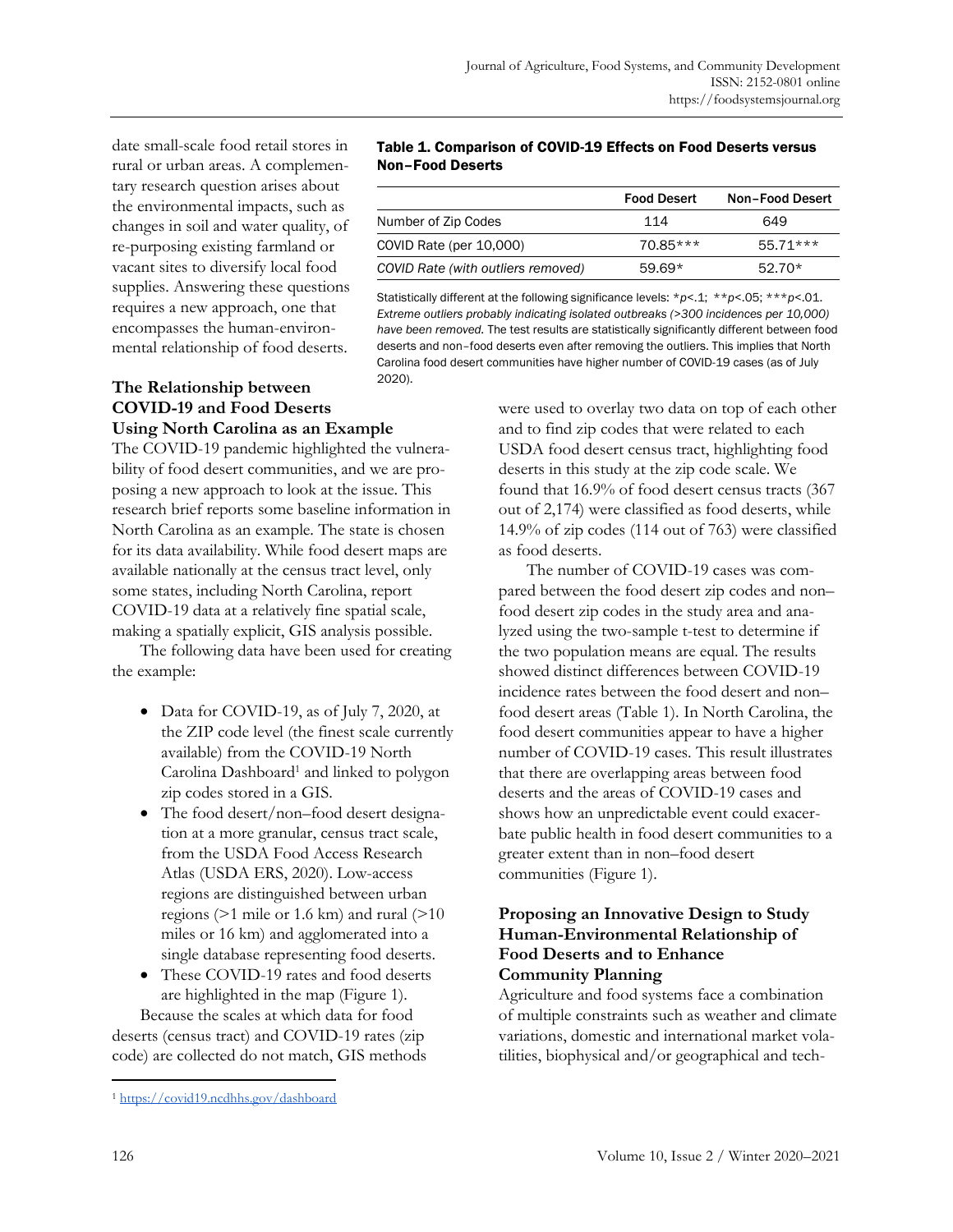



nology restrictions, and mixed scale of operations and management. We hypothesize that analyzing food desert phenomena in an integrated view that couples human and natural systems will significantly improve the understanding of how to achieve a balance between food security, maximizing production, and minimizing negative environmental impacts. It would be beneficial for communities to build an integrated and scenario-adjustable planning framework to include multidisciplinary datasets and analytical and simulation tools to tackle food system issues during the planning process that will consider resiliency in planning for prevention, preparation, prescription, responsiveness, and recovery during a shock like a hurricane or a pandemic like COVID-19.

The development of an integrated research-

based concept for communities to use to examine the interactions between social, economic, and environmental components that correspond to the four objectives described in the introduction could serve as the basis for food systems change that will mitigate the negative impacts of shocks on various community scenarios. The following four stages describe a proposed process to achieve the objectives:

**Stage 1:** Geo-code the spatial-temporal database for both human and natural factors that jointly influence food availability, accessibility, affordability, and accountability. The human factors might include socio-economic characteristics (e.g., demographics, family compositions) and policy orientations (e.g., zoning, transportation infrastructure).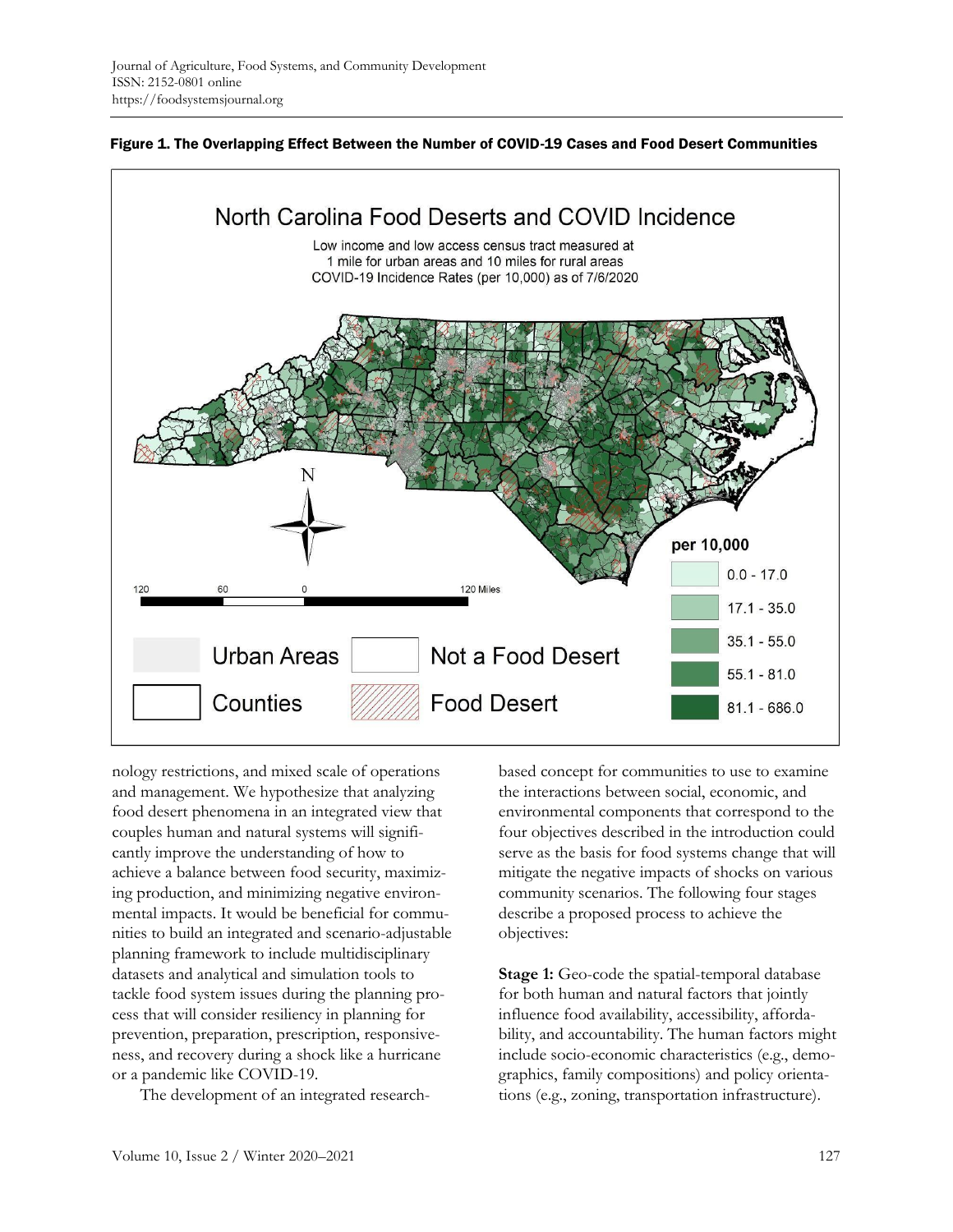The natural factors might include land use capacity (e.g., residential versus commercial), land characteristics (e.g., slope, soil), farming activities (e.g., types of farms around the communities), distribution and features of food retailers (e.g., distance and protection from temperature and moisture variations), and community infrastructure such as internet access and communication methods.

**Stage 2:** Develop an integrated modeling system to link human systems (consumption and production models) to natural systems (land use and GIS models) to better understand and respond to food desert issues. This stage involves a thorough evaluation of existing practices and simulation modeling methods based on research evidence. Some of the robust methods include agent-aased modeling (Muto, Bolivar, & González, 2020; Widener, Metcalf, & Bar-Yam, 2013), which applies multiple factors from social-economic-environmental aspects to identify opportunities for balanced and integrated decision-making.

**Stage 3:** Test the modeling system to validate the reliability and robustness of the method for the study area of interest. This stage involves using data gathered from a food desert community to test the modeling formula and whether the outcomes are reasonable. There are many datasets publicly available for such works. The datasets will be introduced in the following section.

**Stage 4:** Disseminate the modeling outcome through outreach activities with stakeholders via hands-on demonstrations, interactive discussions, and visualization maps like Figure 1.

Figure 2 presents an example of what an integrated thinking-design platform could look like. Each community has its characteristics to define conditions, influential factors, and the decisionmaking process. The key is to make sure each community can recruit ideas across all stakeholders to enlist a comprehensive assessment of gaps and opportunities for meaningful collaborations.

**The dynamics within human systems:** Given the modeled condition of a shifting food retail industry and profile in each community, it is possible to simulate farmers' production decisions to set aside a certain percentage of land, for example to produce a vegetable mix. Local food retailers provide a reasonable inventory level for purchase by local households. Each household makes decisions on where to buy and what to buy, given the produce prices and food retailers' locations (food



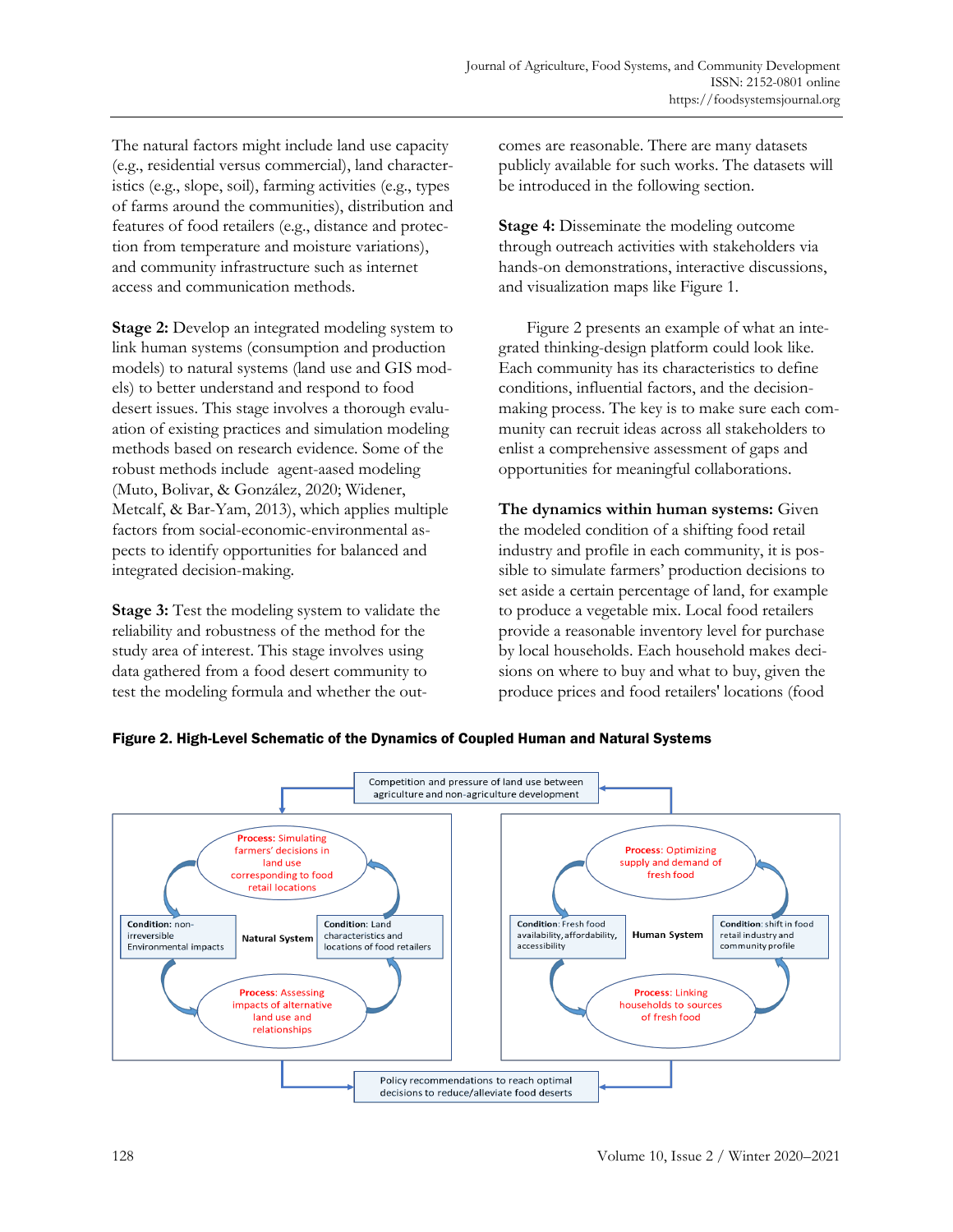availability, affordability, accessibility). Household decisions on food purchases provide feedback to farmers and food retailers who then adjust their production and inventory levels.

**The dynamics within natural systems:** Given the condition of land characteristics and food retail locations, the natural system can be modeled using a biophysical model, which considers farmers' decisions to change the use of farmland (for example, for vegetable production or commercialization) and other input parameters such as soil characteristics, crop choices, and climate. The model will capture impacts of farmers' land-use decisions on hydrology and the environment, crop and vegetable yield potential, and land and water quality (soil loss, soil water content, nutrients, runoff) with various spatiotemporal scales.

The plan for evaluation of the platform also needs to be well developed following the standard scientific process (Groenveld et al., 2017) to

- 1. Generate and validate individual components of the modeling and decision-making platform using unbiased and representative sets of input and observed historical data;
- 2. Integrate the components and validate the integrated systematic approaches to benchmark against the USDA's Food Desert Locator and other reliable sources of information; and
- 3. Use the modeling and decision-making platform to assess the impacts of specific exogenous changes for a set of socialeconomic-environmental scenarios for food deserts versus non–food deserts. Some examples might include the shifts of community planning priorities, community characteristics, population migrations, resource allocation, and development infrastructure.

The model proposed in this article demonstrates how a long-term planning process could positively influence human behaviors within the balance of natural systems when a pandemic like COVID-19 occurs. Each household needs to acquire sufficient information to identify the most logical, convenient, and reasonable path to access healthy food. People living in food deserts often lack knowledge and guidance to become acquainted with different types of food and outlets, or such knowledge may be insufficient to change foodpurchasing behavior, which in turn, could also be shaped by preferences based on health, culture, religion, and family history. Linking consumers to farmers has grown in interest during the COVID-19 crisis. Local farmers need to weigh the financial outcomes before transitioning into different types of products and practices. Farmers with proper skills sets, knowledge, equipment, and willingness to change might be able to shift land use to produce vegetables when there is sufficient demand from local food retailers and households, or farmers may sell land for commercial development. Once land structures are changed, effects on soil and water quality are created, often irreversibly. When land use is shifted for either food production or commercial development, land characteristics change. Such change may affect long-term soil fertility by switching the crop patterns.

# **Data Availability to Support This Approach and Next Steps**

To design and create an integrated platform takes tremendous time and data. Fortunately, there are multiple datasets that could assist in the development of a platform like the one we propose in this article. Table 1 shows an example of a collective spatial-temporal database that could capture the human systems, natural systems, and their interactions. Additional data and information have been proposed by other scholars using focus groups, interviews, and surveys (Beaulac et al., 2009; Lytle & Sokol, 2017).

# **Concluding Remarks**

This research brief proposes a concept for an integrated design to examine the human-environment dynamics of food deserts and identify strategies that would provide effective planning to prevent, prepare for, or respond to future disruptive events such as natural disasters or pandemics. Scholars have identified concerns and correlations between food access and health disparity for the popula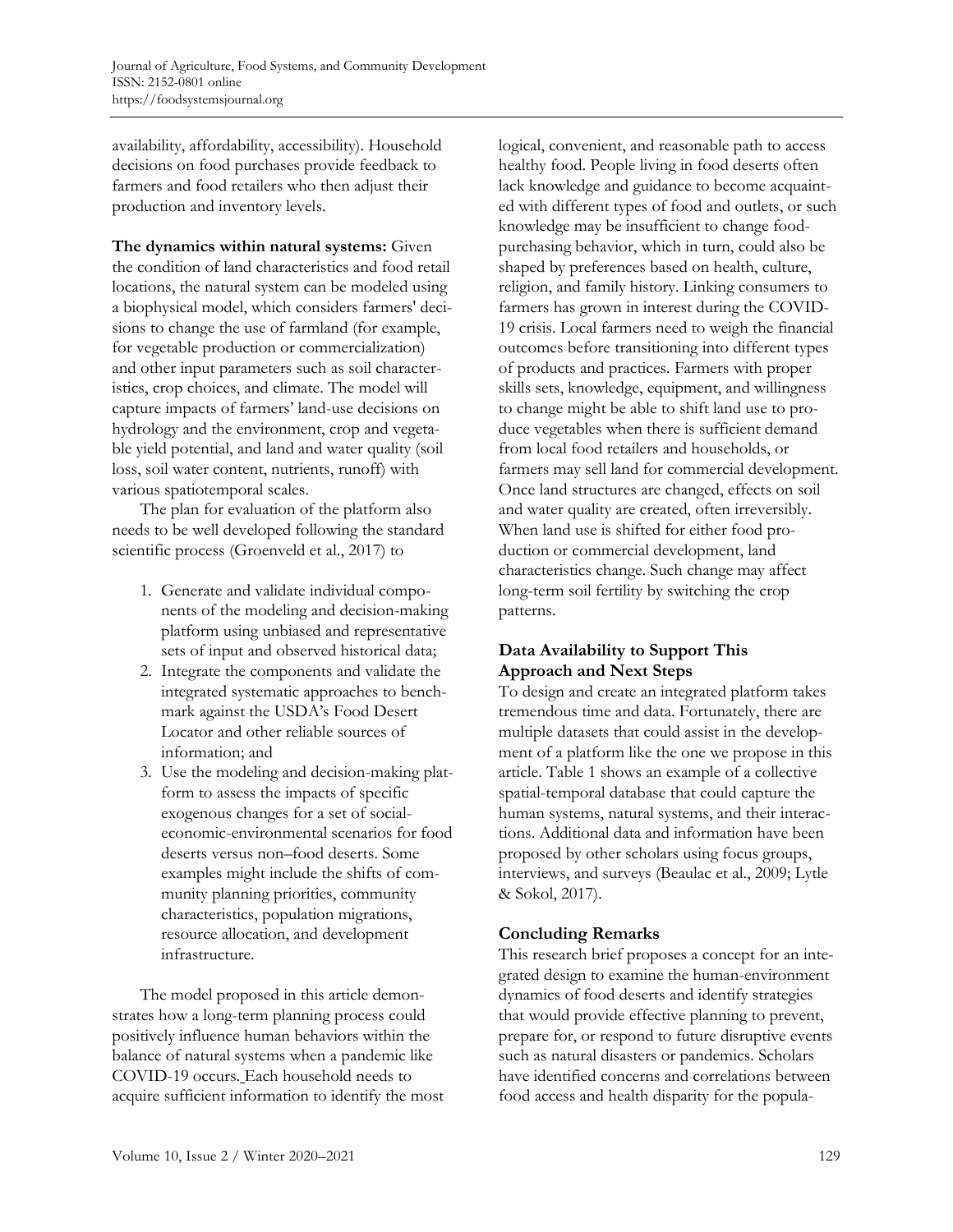tions living in food deserts (Allcott et al., 2019; Coleman-Jensen, Rabbitt, Gregory, & Singh, 2020; USDA ERS, 2019). The North Carolina example we present has identified the potential overlapping areas between food deserts and areas of high COVID-19 cases to demonstrate how an unpredictable event could exacerbate public health in

food desert communities to a greater extent than in more food-secure communities.

## **Acknowledgments**

We are thankful to three anonymous reviewers whose constructive criticism and comments have improved the manuscript.

## **References**

- Abeykoon, A. M. H., Engler-Stringer, R., & Muhajarine, N. (2017). Health-related outcomes of new grocery store interventions: A systematic review. *Public Health Nutrition, 20*(12), 2236–2248. https://doi.org/10.1017/S1368980017000933
- Allcott, H., Diamond, R., Dubé, J. P., Handbury, J., Rahkovsky, I., & Schnell, M. (2019). Food deserts and the causes of nutritional inequality. *Quarterly Journal of Economics, 134*(4), 1793–1844. https://doi.org/10.1093/qje/qjz015
- Beaulac, J., Kristiansson, E., & Cummins, S. (2009). A systematic review of food deserts, 1966–2007. *Preventing Chronic Disease, 6*(3), A105. https://www.ncbi.nlm.nih.gov/pmc/articles/PMC2722409/
- Block, D. & Kouba, J. (2006). A comparison of the availability and affordability of a market basket in two communities in the Chicago area. *Public Health Nutrition, 9*(7), 837 –845. https://doi.org/10.1017/phn2005924
- Coleman-Jensen, A., Rabbitt, M. P., Gregory, C. A. & Singh, A. (2020). *Household food security in the United States in 2019* (USDA Economic Research Report No. ERR-275). Retrieved from https://www.ers.usda.gov/publications/pub-details/?pubid=99281
- Chung, C. & Myers, S. L. (1999). Do the poor pay more for food? An analysis of grocery store availability and food price disparities. *Journal of Consumer Affairs, 33*(2), 276–296. https://doi.org/10.1111/j.1745-6606.1999.tb00071.x
- Colón-Ramos, U., Monge-Rojas, R., Stevenson, T. R., Burns, H., Thurman, S., Gittelsohn, J., & Gurman, T. A. (2018). How do African-American caregivers navigate a food desert to feed their children? A photovoice narrative. *Journal of the Academy of Nutrition and Dietetics, 118* (11), 2045–2056. https://doi.org/10.1016/j.jand.2018.04.016
- Coughenour, C., Bungum, T. J., & Regalado, M. N. (2018). Healthy food options at dollar discount stores are equivalent in quality and lower in price compared to grocery stores: An examination in Las Vegas, NV. *International Journal of Environmental Research and Public Health, 15*(12), 2773. https://doi.org/10.3390/ijerph15122773
- DePillis, L. (2013, July 28). Supermarkets are merging again: What does that mean for your grocery bill? *Washington Post.* [Retrieved from https://www.washingtonpost.com/news/wonk/wp/2013/07/28/supermarkets-are-merging-again](https://www.washingtonpost.com/news/wonk/wp/2013/07/28/supermarkets-are-merging-again-what-does-that-mean-for-your-grocery-bill/)what-does-that-mean-for-your-grocery-bill/
- Dunn, R. A., Dean, W. R., Johnson, C. M., Leidner, A., & Sharkey, J. R. (2012). The effect of distance and cost on fruit and vegetable consumption in rural Texas. *Journal of Agricultural and Applied Economics, 44*(4), 491–500. https://doi.org/10.1017/S1074070800024068
- Ellison, B., McFadden, B., Rickard, B. J., & Wilson, N. L. (2020). Examining food purchase behavior and food values during the COVID‐19 Pandemic. *Applied Economic Perspectives and Policy, 43*(1), 58–72. https://doi.org/10.1002/aepp.13188
- Environmental Systems Research Institute (ESRI). (2020). USA median household income (2020) [Map image layer]. Retrieved from https://www.arcgis.com/home/item.html?id=20a60423d37c49ba9253526859ba93e1
- Freedman, D. A., Vaudrin, N., Schneider, C., Trapl, E., Ohri-Vachaspati, P., Taggart, M., Cascio, M. A., Walsh, C., & Flocke, S. (2016). Systematic review of factors influencing farmers' market use overall and among low-income populations. *Journal of the Academy of Nutrition and Dietetics, 116*(7), 1136–1155. https://doi.org/10.1016/j.jand.2016.02.010
- Giang, T., Karpyn, A., Laurison, H. B., Hillier, A., & Perry, R. D. (2008). Closing the grocery gap in underserved communities: the creation of the Pennsylvania Fresh Food Financing Initiative. *Journal of Public Health Management and Practice, 14*(3), 272–279. https://doi.org/10.1097/01.PHH.0000316486.57512.bf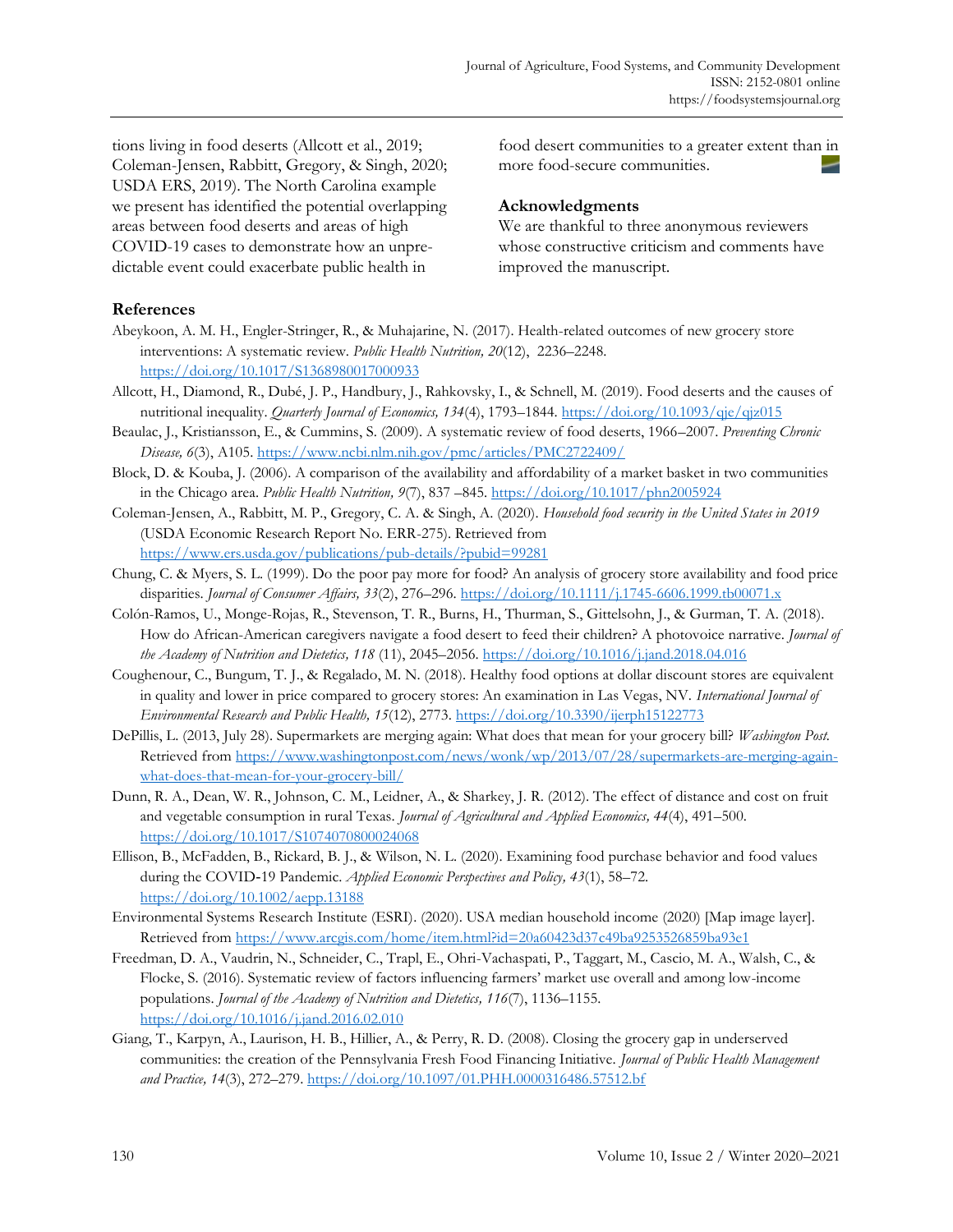- Gray, M. S., Lakkur, S., Howard, V. J., Pearson, K., Shikany, J. M., Safford, M., Gutiérrez, O. M., Colabianchi, N., & Judd S. E. (2018). The association between residence in a food desert Census tract and adherence to dietary patterns in the REGARDS Cohort. *Food and Public Health, 8*(4), 79–85. https://www.ncbi.nlm.nih.gov/pmc/articles/PMC6714990/
- Groeneveld, J., Müller, B., Buchmann, C. M., Dressler, G., Guo, C., Hase, N., . . . Lauf, T. (2017). Theoretical foundations of human decision-making in agent-based land use models–A review. *Environmental Modelling & Software, 87*, 39–48. https://doi.org/10.1016/j.envsoft.2016.10.008
- Gundersen, C., Hake, M., Dewey, A., & Engelhard, E. (2020). Food insecurity during COVID‐19. *Applied Economic Perspectives and Policy, 43*(1), 153–161. https://doi.org/10.1002/aepp.13100
- Hanson, C., Schumacher, M. V., Lyden, E., Su, D., Furtado, J., Cammack, R., Bereitschaft, B., Van Ormer, M., Needelman, H., McGinn, E., & Rilett, K. (2018). Fat-soluble vitamins A and E and health disparities in a cohort of pregnant women at delivery. *Journal of Nutritional Science, 7*. https://doi.org/10.1017/jns.2018.5
- Hardin-Fanning, F., & Gokun, Y. (2014). Gender and age are associated with healthy food purchases via grocery voucher redemption. *Rural and Remote Health*, *14*(3), 2830. https://pubmed.ncbi.nlm.nih.gov/25063239/
- Harris, J. M., Kaufman, P. R., Martinez, S. W., & Price, C. (2002). *The U.S. food marketing system, 2002* (Agricultural Economic Report No. 811). Washington, DC: USDA, Economic Research Service. Retrieved from https://www.ers.usda.gov/publications/pub-details/?pubid=41450
- Hsiao, B., L. Sibeko, & L. M. Troy. (2019). A systematic review of mobile produce markets: facilitators and barriers to use, and associations with reported fruit and vegetable intake. *Journal of the Academy of Nutrition and Dietetics, 119*(1), 76–97. https://doi.org/10.1016/j.jand.2018.02.022
- Jablonski, B. B. R., Casnovsky, J., Clark, J. K., Cleary, R., Feingold, B., . . . Wentworth, C.. (2020). Emergency food provision for children and families during the COVID‐19 pandemic: Examples from five US cities. *Applied Economic Perspectives and Policy, 43*(1), 169–184. https://doi.org/10.1002/aepp.13096
- Kline, J. D., White, E. M., Fischer, A. P., Steen-Adams, M. M., Charnley, S., Olsen, C. S., . . . Bailey, J. D. (2017). Integrating social science into empirical models of coupled human and natural systems. *Ecology and Society, 22*(3), Article 25. https://doi.org/10.5751/ES-09329-220325
- Larson, N. I., Story, M. T., & Nelson, M. C. (2009). Neighborhood environments: disparities in access to healthy foods in the U.S. *American Journal of Preventive Medicine, 36*(1), 74–81, e10. https://doi.org/10.1016/j.amepre.2008.09.025
- Liese, A. D., Lamichhane, A. P., Garzia, S. C. A., Puett, R. C., Porter, D. E., Dabelea, D., . . . Liu, L. (2018). Neighborhood characteristics, food deserts, rurality, and Type 2 diabetes in youth: Findings from a case-control study. *Health & Place, 50,* 81–88. https://doi.org/10.1016/j.healthplace.2018.01.004
- Liu, J., Dietz, T., Carpenter, S. R., Folke, C., Alberti, M., Redman, C. L., . . . Taylor, W.W. (2007). Coupled human and natural systems. *AMBIO: a journal of the human environment, 36*(8), 639–649. [https://doi.org/10.1579/0044-7447\(2007\)36\[639:CHANS\]2.0.CO;2](https://doi.org/10.1579/0044-7447(2007)36[639:CHANS]2.0.CO;2)
- Lu, Z., Broesicke, O. A., Chang, M. E., Yan, J., Xu, M., Derrible, S., . . . Crittenden, J. C. (2019). Seven approaches to manage complex coupled human and natural systems: A sustainability toolbox. *Environmental Science & Technology, 53*(16), 9341–9351. https://doi.org/10.1021/acs.est.9b01982
- Lytle, L., & Sokol, R. (2017). Measure of the food environment: A systematic review of the field, 2007–2015, *Health & Place, 44,* 18–34. https://doi.org/10.1016/j.healthplace.2016.12.007
- Ma, X., Sharpe, P. A., Bell, B. A., Liu, J., White, K., & Liese, A. D. (2018). Food acquisition and shopping patterns among residents of low-income and low-access communities in South Carolina. *Journal of the Academy of Nutrition and Dietetics, 118*(10), 1844–1854. https://doi.org/10.1016/j.jand.2018.04.017
- McDermot, D., Igoe, B., & Stahre, M. (2017). Assessment of healthy food availability in Washington State—Questioning the food desert paradigm. *Journal of Nutrition Education and Behavior, 49*(2), 130–136. https://doi.org/10.1016/j.jneb.2016.10.012
- McKay, H. (2020, May 8). Why farmers dump food and crops while grocery stores run dry and Americans struggle. *Fox News*. https://www.foxnews.com/us/farmers-dump-food-grocery-stores-shortage-coronavirus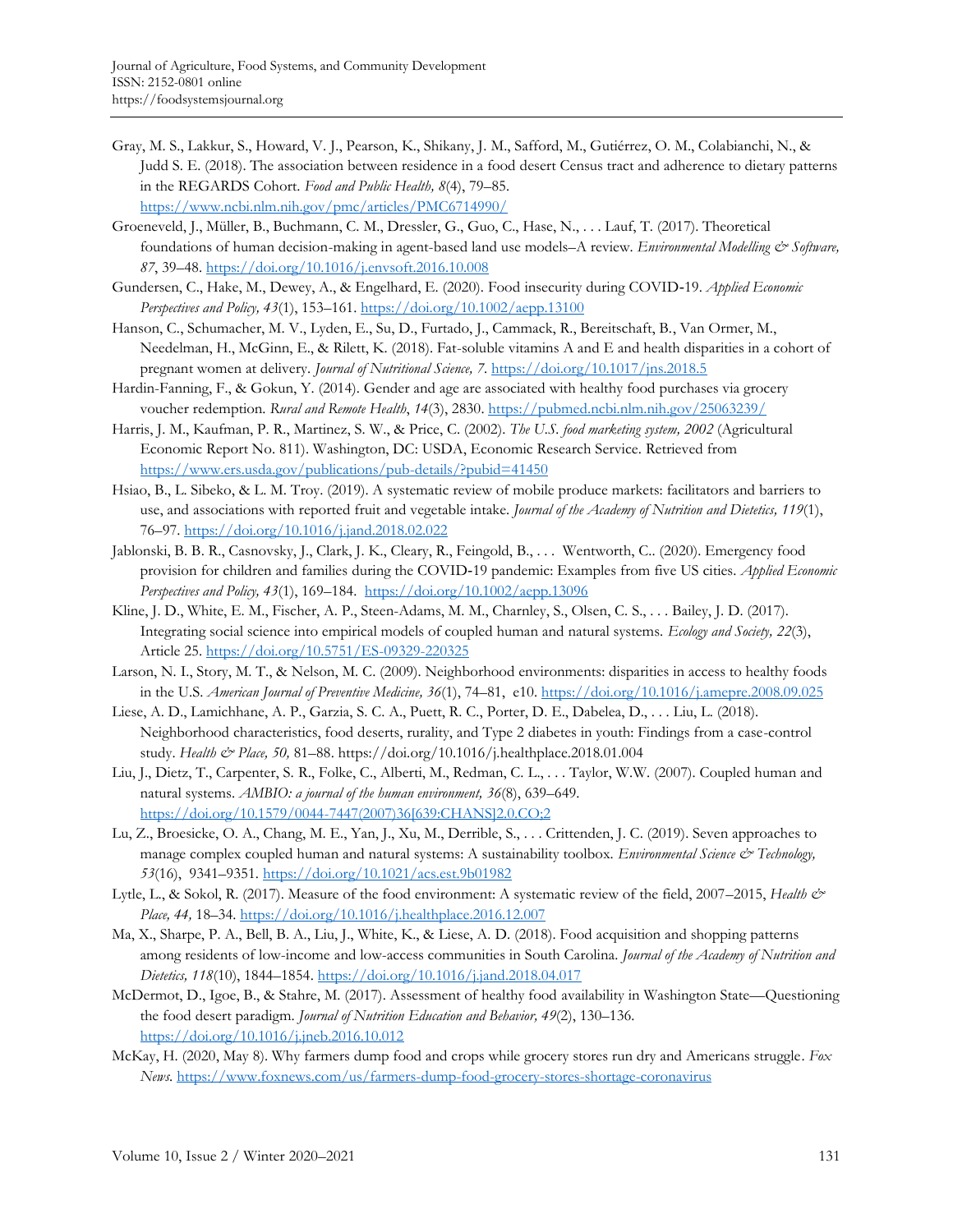- Michimi, A. & Wimberly, M. C. (2010). Associations of supermarket accessibility with obesity and fruit and vegetable consumption in the conterminous United States*. International Journal of Health Geographics, 9,* 49. https://doi.org/10.1186/1476-072X-9-49
- Morris, A. A., McAllister, P., Grant, A., Geng, S., Kelli, H. M., Kalogeropoulos, A., Quyyumi, A., and Butler, J. (2019). Relation of living in a 'food desert' to recurrent hospitalizations in patients with heart failure. *The American Journal of Cardiology, 123*(2), 291–296. https://doi.org/10.1016/j.amjcard.2018.10.004
- Mulrooney, T., Beratan, K., McGinn, C., & Branch, B. (2017). A comparison of raster-based travel time surfaces against vector-based network calculations as applied in the study of rural food deserts. *Applied Geography, 78,* 12–21. https://doi.org/10.1016/j.apgeog.2016.10.006
- Muto, T. J., Bolivar, E. B., & González, E. (2020). BDI multi-agent based simulation model for social ecological systems. In F. De La Prieta et al. (Eds.), *Highlights in Practical Applications of Agents, Multi-Agent Systems, and Trust-worthiness. The PAAMS Collection. PAAMS 2020* (pp. 279–288). Springer, Cham. https://doi.org/10.1007/978-3-030-51999-5\_23
- Pothukuchi, K. (2009). Community and regional food planning: Building institutional support in the United States. *International Planning Studies, 14,* 349–367. https://doi.org/10.1080/13563471003642902
- Powell, L. M., Auld, M. C., Chaloupka, F. J., O'Malley, P. M., & Johnston, L. D. (2007). Associations between access to food stores and adolescent body mass index. *American Journal of Preventive Medicine, 33*(4), S301–S307. https://doi.org/10.1016/j.amepre.2007.07.007
- Ridley, W., & Devadoss, S. (2020). The effects of COVID‐19 on fruit and vegetable production. *Applied Economic Perspectives and Policy, 43*(1), 329–340. https://doi.org/10.1002/aepp.13107
- Smith, D., Miles-Richardson, S., Dill, L., & Archie-Booker, E. (2013). Interventions to improve access to fresh food in vulnerable communities: A review of the literature. *International Journal on Disability and Human Development, 12*(4), 409–417. https://doi.org/10.1515/ijdhd-2013-0203
- Testa, A. (2019). The association between food deserts and short sleep duration among young adults in the United States: Variation by race and ethnicity. *Sleep Health, 5*(2), 128–134. https://doi.org/10.1016/j.sleh.2018.11.006
- Thilmany, D., Canales, E., Low, S. A., & Boys, K. (2020). Local food supply chain dynamics and resilience during COVID‐19. *Applied Economic Perspectives and Policy, 43*(1), 86–104. https://doi.org/10.1002/aepp.13121
- U.S. Department of Agriculture, Economic Research Service [USDA ERS]. (2017). Independent grocery stores in the changing landscape of the U.S. food retail industry (Economic Research Paper Report No. ERR-240). Retrieved from https://www.ers.usda.gov/publications/pub-details/?pubid=85782
- USDA ERS. (2019). The 2018 current Population Survey Food Security Supplement, U.S. Census Bureau. https://www.ers.usda.gov/data-products/chart-gallery/gallery/chart-detail/?chartId=58384
- USDA ERS. (2020). *Food Access Research Atlas Documentation.* Retrieved from https://www.ers.usda.gov/data-products/food-access-research-atlas/documentation/
- Vaughan, C. A., Cohen, D. A., Ghosh-Dastidar, M., Hunter, G. P., & Dubowitz, T. (2017). Where do food desert residents buy most of their junk food? Supermarkets. *Public Health Nutrition*, *20*(14), 2608–2616. https://doi.org/10.1017/S136898001600269X
- Walker, R., Keane, C., & Burke, J. (2010). Disparities and access to healthy food in the United States: A review of food deserts literature, *Health & Place*, *16*(5), 876–884. https://doi.org/10.1016/j.healthplace.2010.04.013
- Widener, M. J., Metcalf, S. S., & Bar-Yam, Y. (2013). Agent-based modeling of policies to improve urban food access for low-income populations. *Applied Geography*, *40*, 1–10. https://doi.org/10.1016/j.apgeog.2013.01.003
- Xu, M. (2014). *A GIS-based pedestrian network model for assessment of spatial accessibility equity and improvement prioritization and its application to the Spokane public transit benefit area.* (Doctoral Dissertation). Interdisciplinary Design Institute, Washington State University, Pullman, Washington. Retrieved from http://hdl.handle.net/2376/5170
- Yaffe-Bellany, D. & Corkery, M. (2020, April 11). Dumped milk, smashed eggs, plowed vegetables: Food waste of the pandemic. *New York Times*. https://www.nytimes.com/2020/04/11/business/coronavirus-destroying-food.html
- Zachary, D. A., Palmer, A. M., Beckham, S. W., & Surkan, P. J. (2013). A framework for understanding grocery purchasing in a low-income urban environment. *Qualitative Health Research, 23*(5), 665–678. https://doi.org/10.1177/1049732313479451